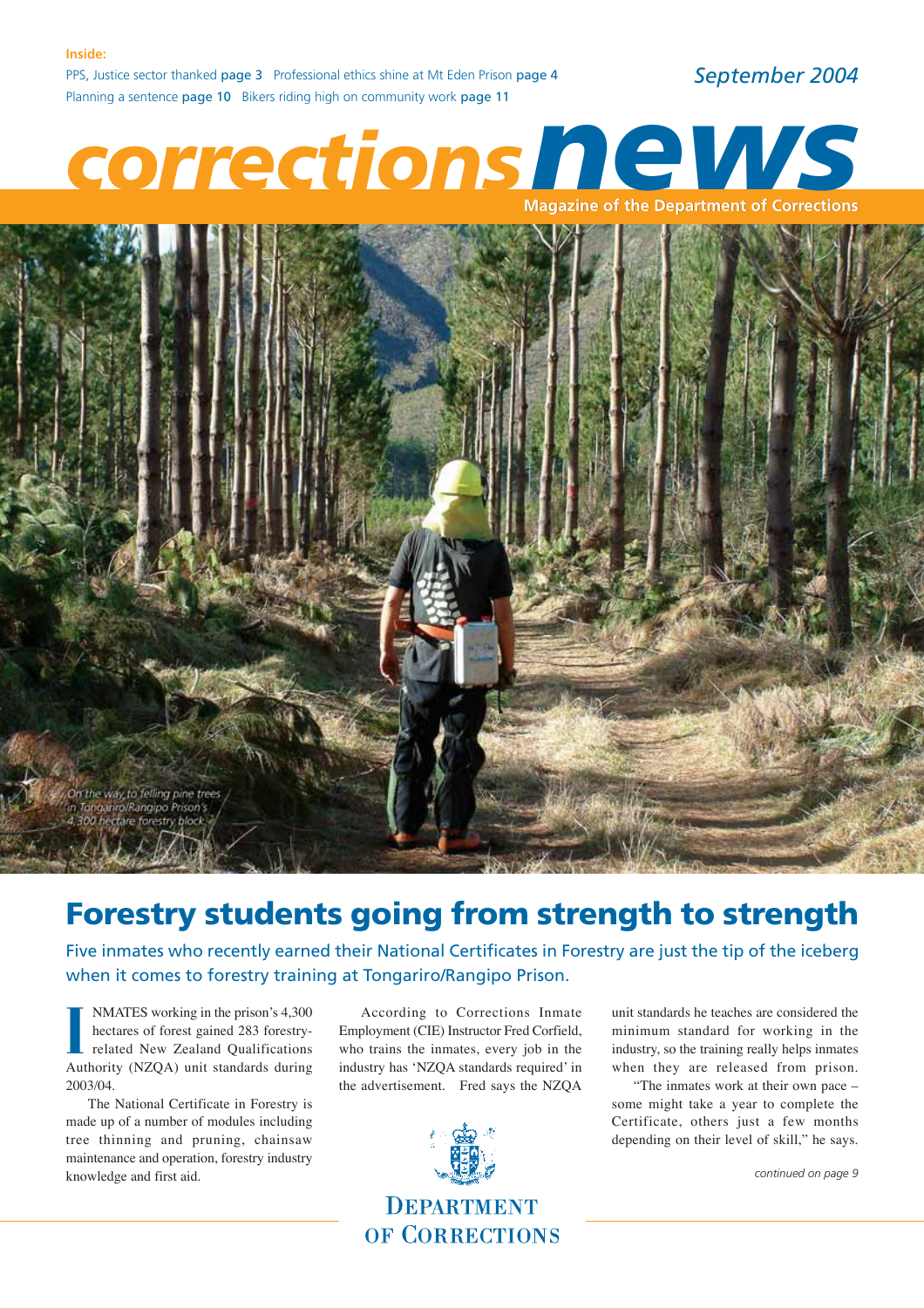### **CHIEF EXECUTIVE'S CHIEF EXECUTIVE'S** *Comment Comment*

## **Where we are at: end of 2003/04 year report**



I want to pass on my congratulations and appreciation to Corrections staff for another year of commendable achievement. It has also been a year that leaves us better placed for the future. As the benefits of the Output Pricing Review funding come through they will better enable us to maintain and enhance our capability. Firstly, and most importantly, there will be more money to invest in training and development of our most important resource – people. Secondly, we should be in a position where the Assets and Property team is much better placed to get on top of asset maintenance issues and take a more effective and long-term approach to this question. And our IT team will be better placed to maintain the Integrated Offender Management System (IOMS) with decisions made before too long on future direction for developing the system.

The services have coped pretty well with bigger volumes of offenders than were expected when the Statement of Intent was printed and servicing and support for the Parole Board has now reached a steady situation. Corrections Inmate Employment has reached a position at the end of the year that should leave it poised for the prospect of some further expansion. And I am confident that the establishment of Intervention Services should lead to more effective programme delivery. The additional money the Minister has secured for reintegration initiatives will also strengthen our efforts in reducing re-offending.

The Corrections Act has been passed and we have also been involved in supporting other legislation and providing good quality advice on policy and legislative issues.

The Regional Prisons Development Project has come through a variety of challenging situations, yet remains in good shape to deliver on time and within budget.

There have been a whole host of other achievements, whether they be improvements in meeting quality standards or exceeding targets set.

On the other side of the ledger there are areas where we didn't do as well as we would have liked, despite the effort put in. Some of those shortcomings were more significant than others. We must look to learn from such lapses so that we can do much better next year.

Overall, we continue to compare reasonably well with our contemporaries overseas. Some things we do better, and we generally compare very well on efficiency factors. Our stakeholders and the New Zealand public can be assured they are getting good value for their taxpayer dollar.

Once again a big thank you for a year, which while not perfect, and I don't know of any comparable Corrections environment that is characterised by unallayed praise, was a very creditable one and one which overall you can feel mighty proud about. Moreover, as I said at the outset, a number of this year's achievements will have benefits in future years.

Wopler

**Mark Byers** Chief Executive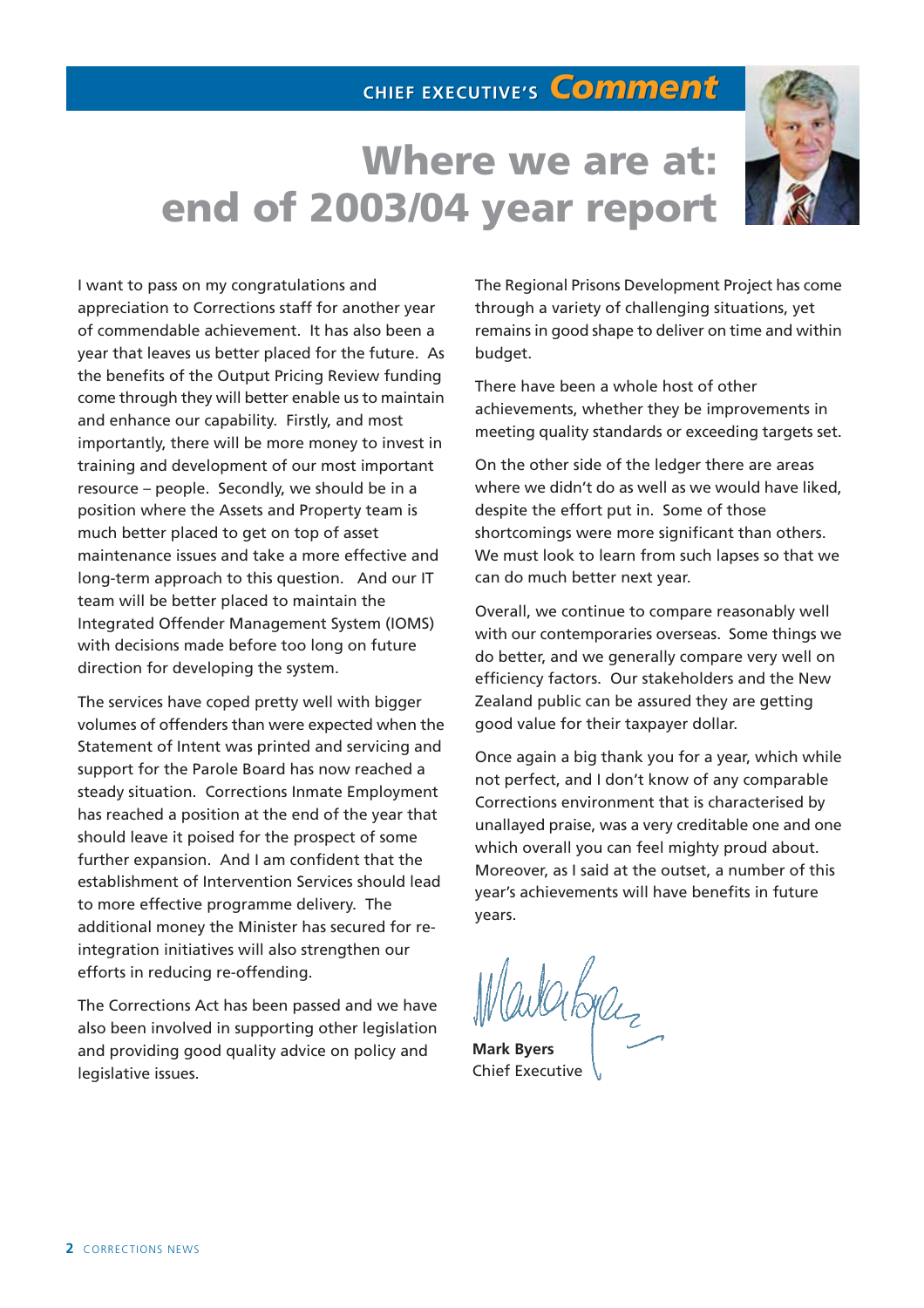## **PPS, justice sector thanked**

THE ongoing efforts of Department staff in response to prison population pressures have not gone unnoticed.

Public Prisons Service (PPS) General Manager Phil McCarthy says the unexpectedly high prison population has proved a challenge for the Department, and other justice sector agencies New Zealand Police, Ministry of Justice and the New Zealand Parole Board.

"The Department is working with these agencies to ensure the situation is managed effectively," says Phil.

"But I must commend staff who have all risen to the occasion, and managed the increased numbers in a very professional manner," he says.

"A number of options are currently being investigated to alleviate pressure on prison numbers."

These include extending bed numbers at Auckland, Waikeria, Auckland Central Remand and Mt Eden prisons; and double bunking at Hawke's Bay, Rimutaka, Christchurch Women's and Invercargill prisons.

"An additional 40 beds will be available when the refurbishment of Wanganui Prison is complete.

"Because the prison system is structured nationally, every development will help ease pressure throughout the country."

In the meantime, police cells will continue to be used to accommodate inmates, under the two parties' Memorandum of Understanding.

National Property Manager William Whewell says that planning for four new prisons started in 1998.

The new prisons will significantly

increase the range and capacity of the prison system, with the Northland Region Corrections Facility and Spring Hill Corrections Facility to include around 15 and 80 youth beds respectively.

The Auckland Region Women's Corrections Facility is expected to open by mid-2006. The much smaller women's prison population makes it vulnerable to fluctuations. This, and growing numbers of women inmates, has further confirmed the need for the women-only prison planned for Manukau City.

As a mid-term solution, 23 new beds were added to Waikeria Prison's women-only Nikau Unit in June, making a total of 83 on that site, and 381 beds nationally.

## **Police and Corrections sign high-risk offenders agreement in Auckland**

LAST month Auckland Police and the Community Probation Service (CPS), signed a service level agreement on the management of high-risk offenders.

The agreement will increase cooperation between the agencies, enhance community safety and reduce re-offending through a greater sharing of information on offenders identified with a high probability of re-offending.

Terms of the agreement include CPS advising Police of pending high-risk offender releases and of any breaches committed by high-risk offenders. In turn, Police will advise where legislation can be better utilised to apply for conditions or orders. Police will also provide support to ensure the safety of CPS staff who face possible violence or intimidation from a high-risk offender.

The agreement covers the Auckland areas of Manukau and Waitemata and is

underpinned by the 2001 Memorandum of Understanding that operates nationally between the two agencies.

*Chief Executive Mark Byers with inspector Mike Hill (far left), Inspector Rob Abbott, Inspector Les Paterson, and CPS Waitemata Area Manager Lesley Campbell.*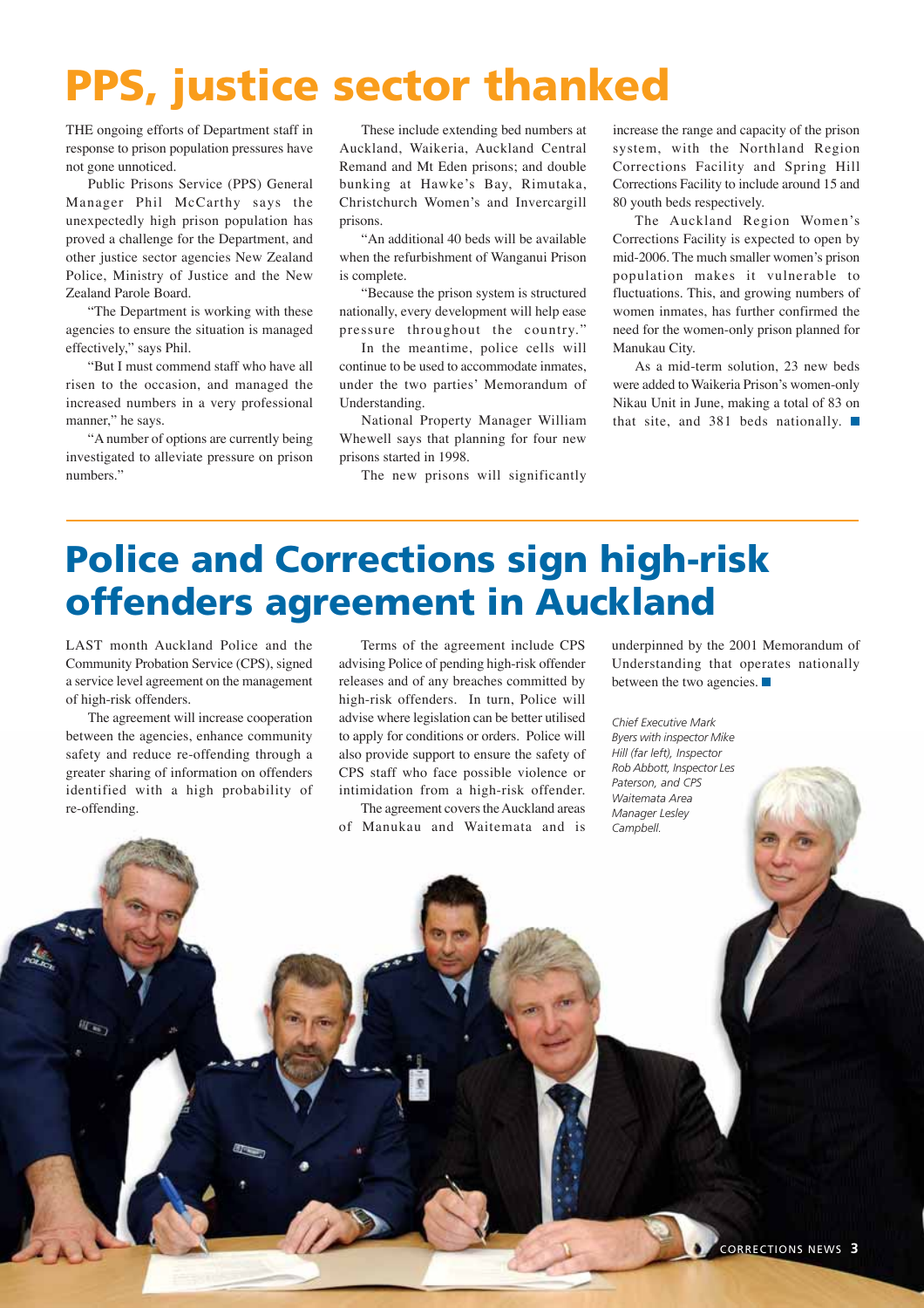

A core group of Mt Eden Prison staff has been established to identify and implement ways to improve professional culture at the prison and public perception of prison staff.

The initiative represents the current stage of the national Professional Ethics project, started in 2001 and now operating in every New Zealand prison.

Mt Eden staff are currently targeting ways to improve their contact with the general public.

"Staff recognise that they are not always seen in a positive way by the public. The group is addressing this by identifying areas where staff can be encouraged to raise their level of professionalism," says organiser of the group, Unit Manager Raewyn Abbott.

One of the ways we're doing this includes a campaign to improve the uniform standard, in line with national standards.

"We're ensuring that staff who have direct public contact always wear a tie, with a tiepin, to raise their image publicly. New shoecleaning equipment available for staff to use has been one of the more popular initiatives of the professional ethics group."

Site Manager Brigid Bradley says the new focus on making positive changes to the professional culture has been a boost to staff morale, which is great to see.

"Staff realise that their attitude is crucial when dealing with the public, and there has been a combined effort by staff to ensure the public are noticing an improved image."

The group recently organised a barbeque to thank staff for their continued support, and there are plans underway for further initiatives as part of the national project.  $\Box$ 

## **Report on high-risk offenders released**

A year-long study into New Zealand's highest-risk offenders has recently been completed. The report, *New Zealand's highrisk offenders: Who are they and what are the issues in their management and treatment?*, involved 149 inmates from Waikeria Prison and seeks insight into offenders predicted to seriously re-offend.

"Besides their criminal history and broad demographic details, very little information exists on what is a diverse, and high-risk, group of people," says Nick Wilson, Senior Adviser Psychological Services and author of the report.

"The results of the study will be used to develop more effective treatment programmes for high-risk offenders whose behaviour is well-learnt and hard to manage."

Nick says the 149 participants were interviewed and tested using various measures, which looked at treatment history, mental health, personality, developmental history, criminogenic (crime-causing) needs and cultural knowledge.

Participants had RoC\*RoI (a Department risk-assessment tool) scores starting at .70, or a 70 percent risk of serious re-offending. Those offenders with scores of .80 and above were categorised as highest-risk. Forty eight percent of participants fell into the highestrisk category.

"All participants had a chronic history of escalating serious offending that, for the majority, began before 13 years of age. Drugs, alcohol and unstable home, employment and personal relationships also featured highly among participants," says Nick.

Unexpected and concerning was that nearly a third of the group were distinguished by the presence of severe personality disorders including Paranoid Personality Disorder, Borderline Personality Disorder, and Schizotypal Personality Disorder. Eleven percent indicated a combination of these personality disorders.

"People with disorders are resistant to the control of others, ready to bear grudges and tend to be unforgiving, suspicious, hypersensitive, easily slighted, and always looking for information that might support and validate their hostile belief system," says Nick.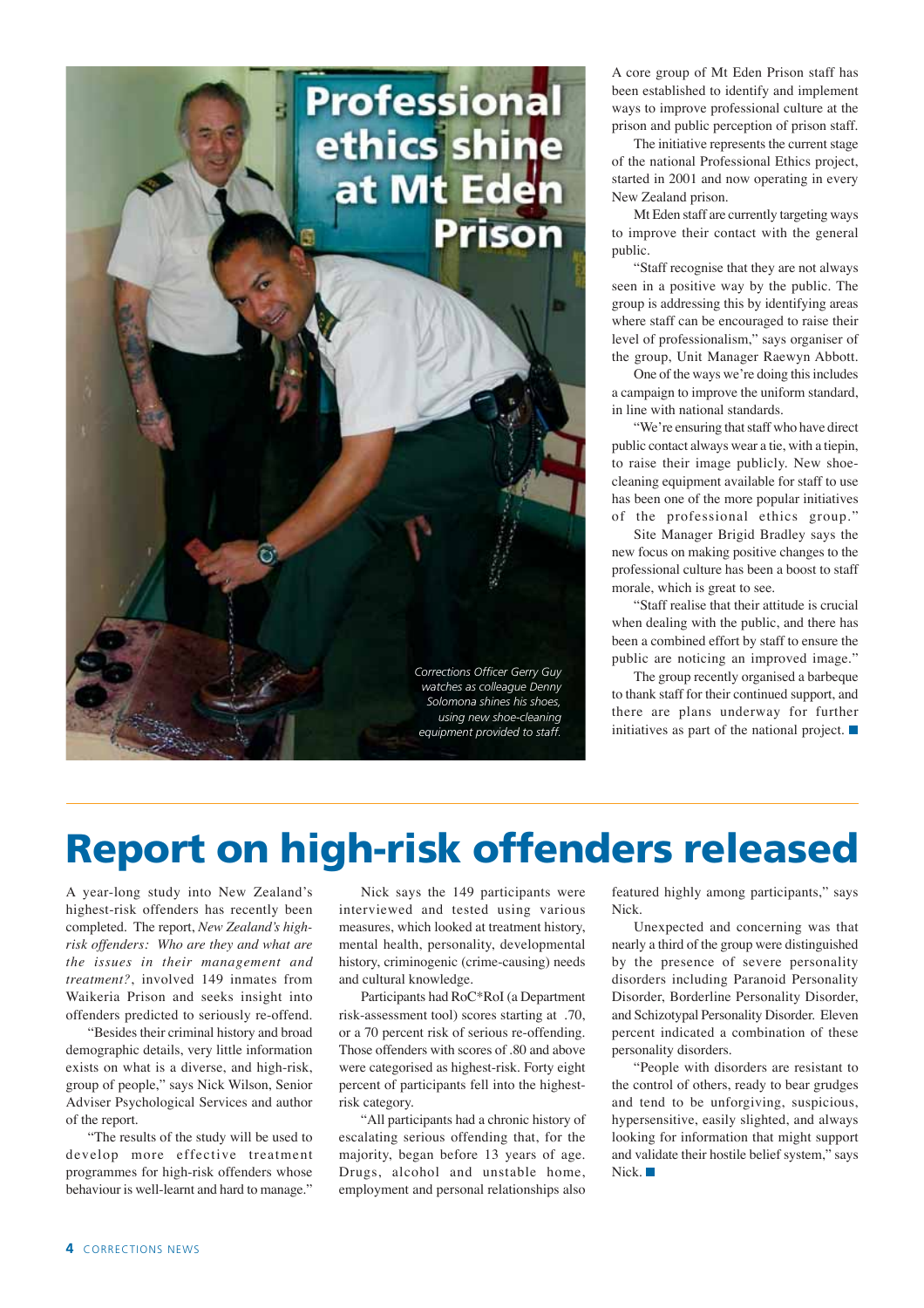|                          | <b>Exemple of a telephone on</b>             |                             |
|--------------------------|----------------------------------------------|-----------------------------|
|                          |                                              |                             |
| <b>Contract Contract</b> | <b>No me, but tonn a flanger</b>             |                             |
|                          | <b><i><b>M. Mil Same</b></i> &amp; Range</b> |                             |
|                          |                                              | <b>Most Cattung cattles</b> |
|                          |                                              |                             |

*Mike Martelli, General Manager Strategic Services (left), and Bob Hill, Senior Human Resources Adviser (Responsiveness), take a look at the new Te Reo resources.*

## **Maori language tools launched**

INNOVATIVE desktop resources designed to help staff improve their language skills were launched during Maori Language Week.

The three language tools were designed by Bob Hill, Senior Human Resources Adviser (Responsiveness), to provide staff with a quick, easy reference for everyday use of the Maori language (Te Reo).

"The idea was to develop something that would support and encourage staff to use Te Reo in the workplace," says Bob.

There are three tools available to staff; a desktop cube, a desktop folding card and a pocket leaflet.

Each tool has a range of common Maori words and phrases, along with English translations.

The tools are a part of the Department's Maori Language Strategy, which is being developed to support the Maori Strategic Plan.

"The Maori Strategic Plan calls for

greater responsiveness to Maori and emphasises the value of Te Reo skills in increasing responsiveness," says Bob.

"We asked a number of staff about how the Department can support and encourage Te Reo in the workplace. We also consulted with other government departments about how they were developing and supporting Te Reo in the workplace."

More information for staff on the Maori language, and using it in the workplace, is available on the Department's intranet under the 'Staff Updates' tab. The resources were recently distributed to each site.

**DEPART** OF CORRECTIONS

Kotahi ano te kaupapa;<br>ko te oranoa ko te oranga o te iwi

There is only one purpose (to our<br>work); it is the wellness and<br>wellbett work); it is the purpose (to a<br>work); it is the wellness and<br>wellbeing of the pa wellbeing of the people

### Formal greeting or

Tena koe Tena korus Tena koutou places wonds

Hello Correlling Hello *(Greenist*) Hema Gassanon

Tenit koe mo tunel Tena koe mo tune<br>Tena kotus mo tenal<br>Tena koutuu mo tena

Developing a basic m

CORRECTIONS NEWS **5**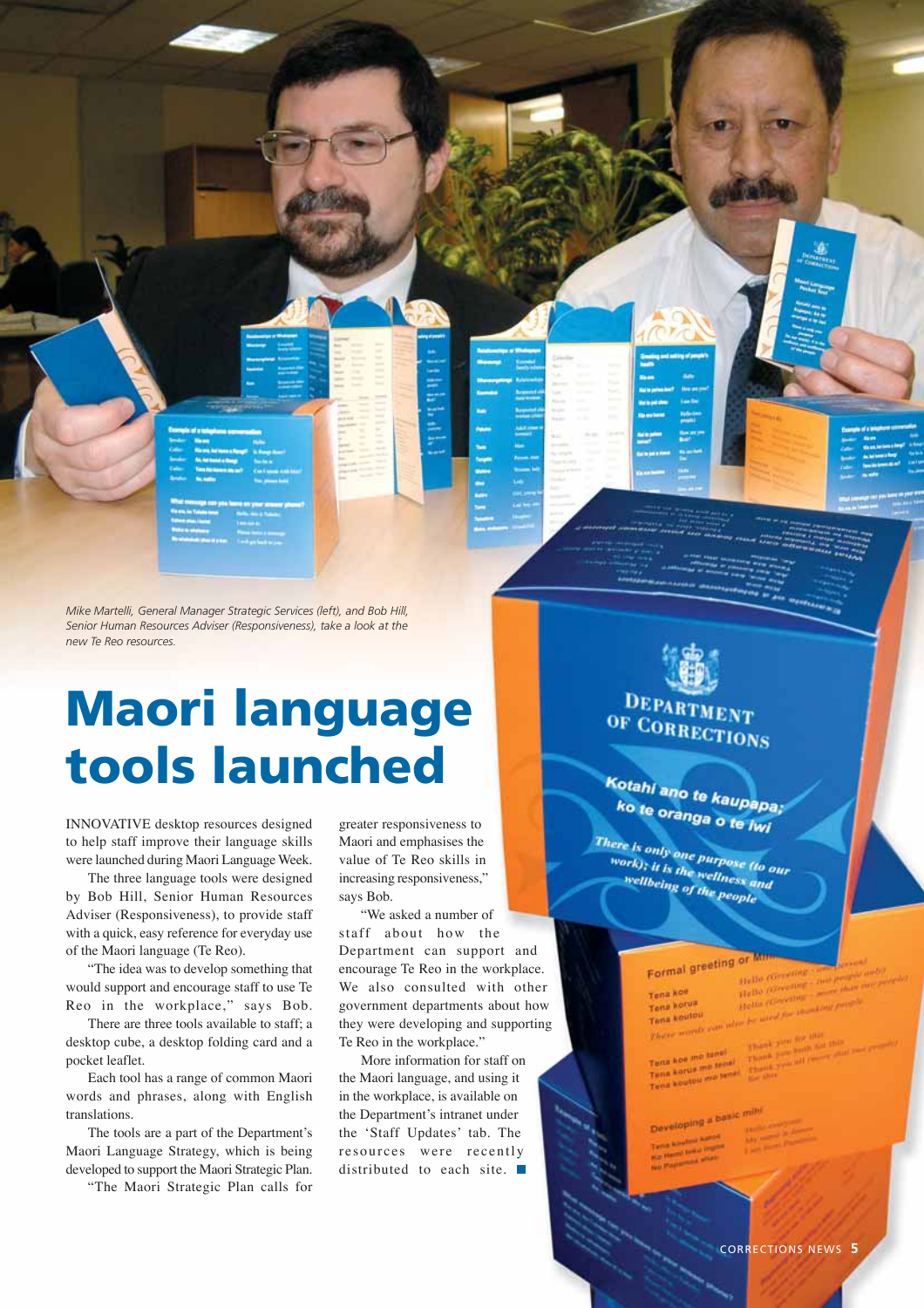*Thanks*... **It's easier to say**

Artwork from an inmate at Auckland Prison has been used to create new Corrections greeting cards. Each pack of ten cards features two designs – a hawk and brightly coloured flowers.

THE inmate artist is a member of Auckland Prison's well-recognised art class.

Jacqui Connor, Programme Coordinator at Auckland Prison, says projects like the greeting cards are a great opportunity to promote the talents of inmates who have worked hard to develop their artwork skills.

The objective of art programmes is to support inmates to develop their artistic talent and to make positive life choices. The Auckland Prison art class meets once a week and has an 'art komiti', an inmate committee that helps the tutor to operate the class. Being involved with the komiti provides an opportunity for inmates to improve their leadership and management skills.

Inmates in the Auckland Prison art programme have also produced artwork for a range of projects. These include murals donated to Auckland Hospital in

2003, art exhibitions sponsored by Creative New Zealand, and the Department's Christmas cards. The greeting cards can be ordered by staff via the Department intranet.

*The two designs used for the new greeting cards are a 'hawk' and 'flowers' artwork by an inmate in the Auckland Prison art programme.*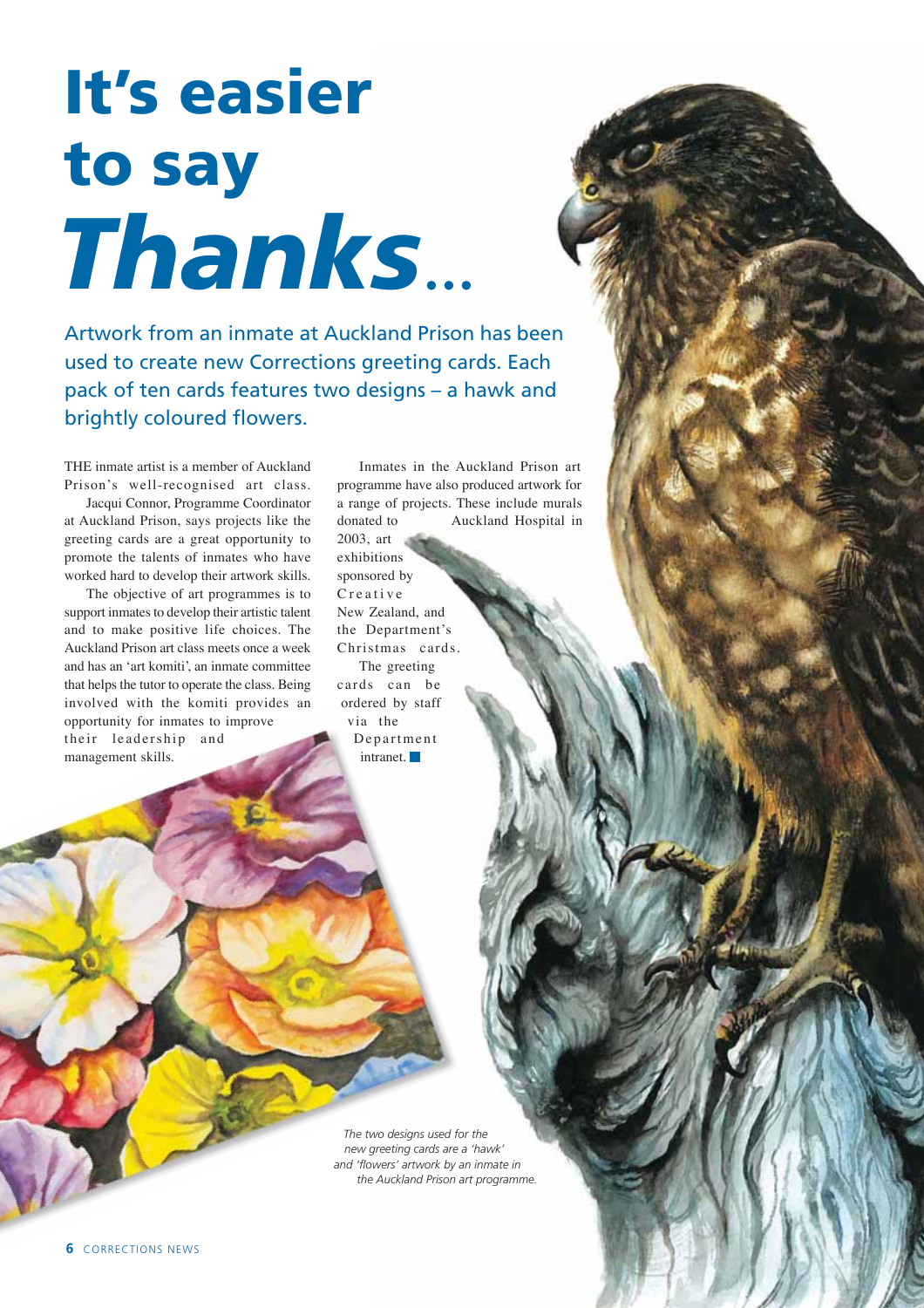## **Helping families help inmates**

INMATES' families can be the forgotten victims of crime.

TANY - M

Family/whanau have an important role to play in the reintegrative process, helping offenders make a successful transition back to the community.

 Corrections works with community-based organisations to help minimise the impact of imprisonment on offenders' relatives. Chris Thornborough, Manager Corporate Services, says Corrections' relationship with those organisations helps ensure offenders have a better chance of successfully returning to community life.

"The work these organisations do is very important as their practical support helps inmates live offence-free in the community."

One such group, New Zealand Prisoners' Aid and Rehabilitation Society (NZPARS), has been working with offenders and their families for over 125 years.

A child's first risit to a prison can be

the chure will help explain to

NZPARS assists offenders and their family/whanau to tackle any practical problems when they rejoin the community. The organisation helps exinmates find jobs, provides advice on finances and relationship issues, and helps offenders develop links with This time will help experience and then to them support networks and other agencies to help them stay crimefree.

*NZPARS has recently created a brochure aimed at helping young children cope when their parent goes to prison.*

 $\frac{1}{15}$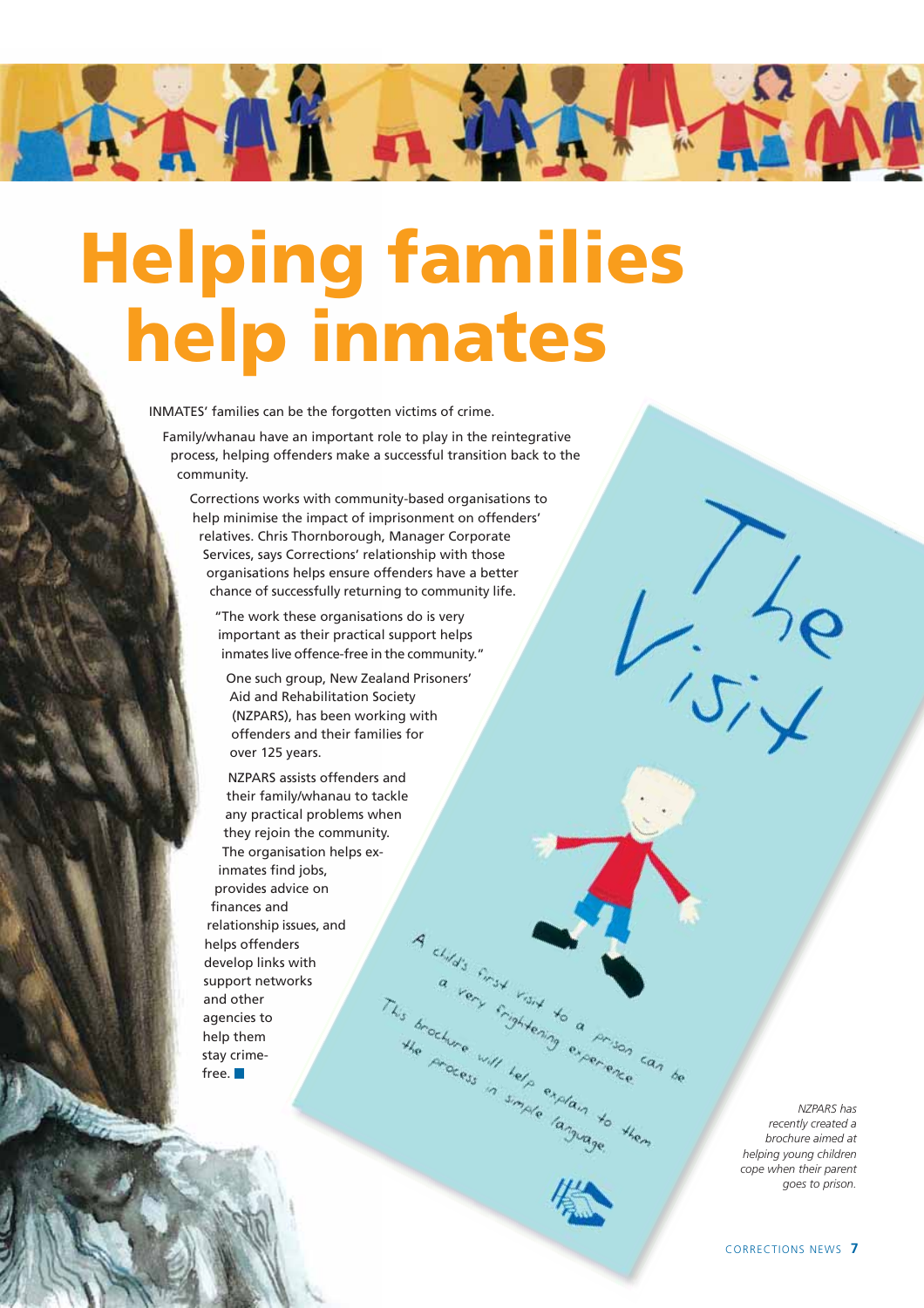## **Healing journey**

INNOVATIVE landscaping for the entrance to the new Northland Region Corrections Facility (NRCF), near Kaikohe, is underway.

Mike Hughes, NRCF Site Manager, says that the landscaping design is one of the many concrete examples of the partnership between Ngati Rangi and Corrections.

The landscaping design is based on the koru, which represents new life and captures the spiritual elements of the site, says Ngati Rangi representative Percy Tipene.

He says the design begins with lower growing plants and has a kauri tree, symbolising leadership, at the top. Making up the centre part of the koru are various medicinal and healing plants such as korimiko and kawakawa and vegetation of different colours, shapes and textures. Percy says that Ngati Rangi chose the plant species to reflect cultural and traditional uses.

On the right-hand side of the entry is the male koru, with its tail pointing in toward the facility: here the design is characterised by large, angular rocks and scattered plantings.

"This symbolises the fragmentation of society and the views of those entering the facility," says Percy.

On the left-hand side of the entrance is the female koru, which has its tail pointing away from the facility, symbolising the mother guiding her son to safety. Here the planting is more enclosing and includes many groups of plants, which represent the shelter and nurturing of whanau groups, Percy explains.

The plants on the male side of the design retain seeds, while vegetation on the female side typically produce berries or have the ability to attract birds, continuing the design theme of 'new life'.



*The koru-inspired planting at the roadside entrance to Northland Region Corrections Facility.*

Planting will form a corridor from the roadside to the facility entry, and the landscape themes used at the entrance will be used throughout the facility.

Mike says Ngati Rangi are involved in various other activities at the site, including recruitment of staff to work at the facility, naming of buildings, training and programmes development and procedures.

## **Future Leaders graduate**

THE third intake of Future Leaders graduated recently after completing a 26-month course designed to develop staff with the potential to become leaders at Corrections.

Natasha Barnett, Management Accountant and one of the graduates, says she found the programme challenging and worthwhile.

"It was an invaluable opportunity, not only to acquire managerial tools and techniques, but to build relationships and learn about operations outside head office," says Natasha.

The 12 graduates completed five intensive workshops that covered diverse



subjects ranging from critical thinking and understanding the public sector, to leading others through change.

Participants also produced individually focused personal development plans, identifying their strengths and weaknesses and how to work on them.

The final course requirement was a presentation to the Chief Executive and General Managers at the day-long graduation. The purpose of the presentation was to combine the theory skills with practical skills of presentation, communication and time management.

The Chief Executive addressed the graduates and spoke about his own progress through management and the importance of learning from the organisation's successful managers.

Presentations on the day included CPS Service Manager Melissa Brussovs on Inter-Service Staff Integration and Cooperation and Natasha Barnett on Service Manager Desk File and Role-Specific Duties.

The fourth intake of Future Leaders are halfway through their course, and the next group is currently being selected.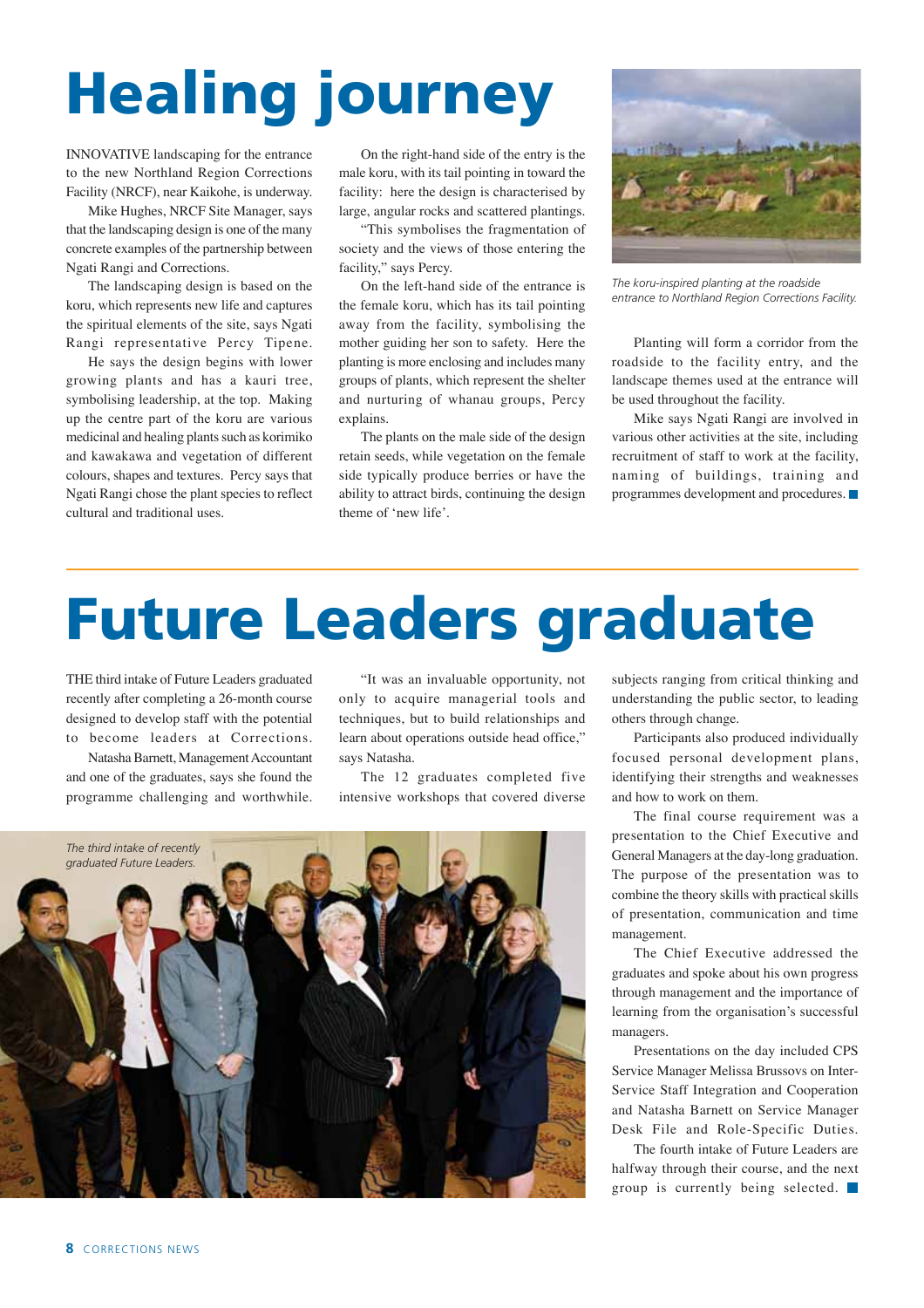Inmates pay tribute to Fred's efforts in training them and several comment that without his dedication and commitment, they wouldn't have been able to achieve the National Certificate.

Says one inmate who has recently completed his qualification, "I'd never done it [forestry] before, and CIE offered an opportunity. I was lucky to strike Fred who wanted to teach me."

Inmates who meet the selection criteria also participate in Corrections' release to work programme, leaving prison

during the day to work at forestry jobs in the community before returning to prison at night.

Fred also uses his industry contacts to help those pupils who show promise and commitment to obtain permanent jobs in the industry when they are released.

CIE Primary Sector Manager Scott Gretton says the forestry training programme at Tongariro/Rangipo Prison is an excellent example of what employment training programmes are all about – helping inmates to obtain jobs on release so they are less likely to re-offend.

*Chainsaw maintenance and operation are among the modules required for the National Certificate in Forestry.*

> *An inmate watches as instructor Dave Galloway leads him though the equipment check of a chainsaw.*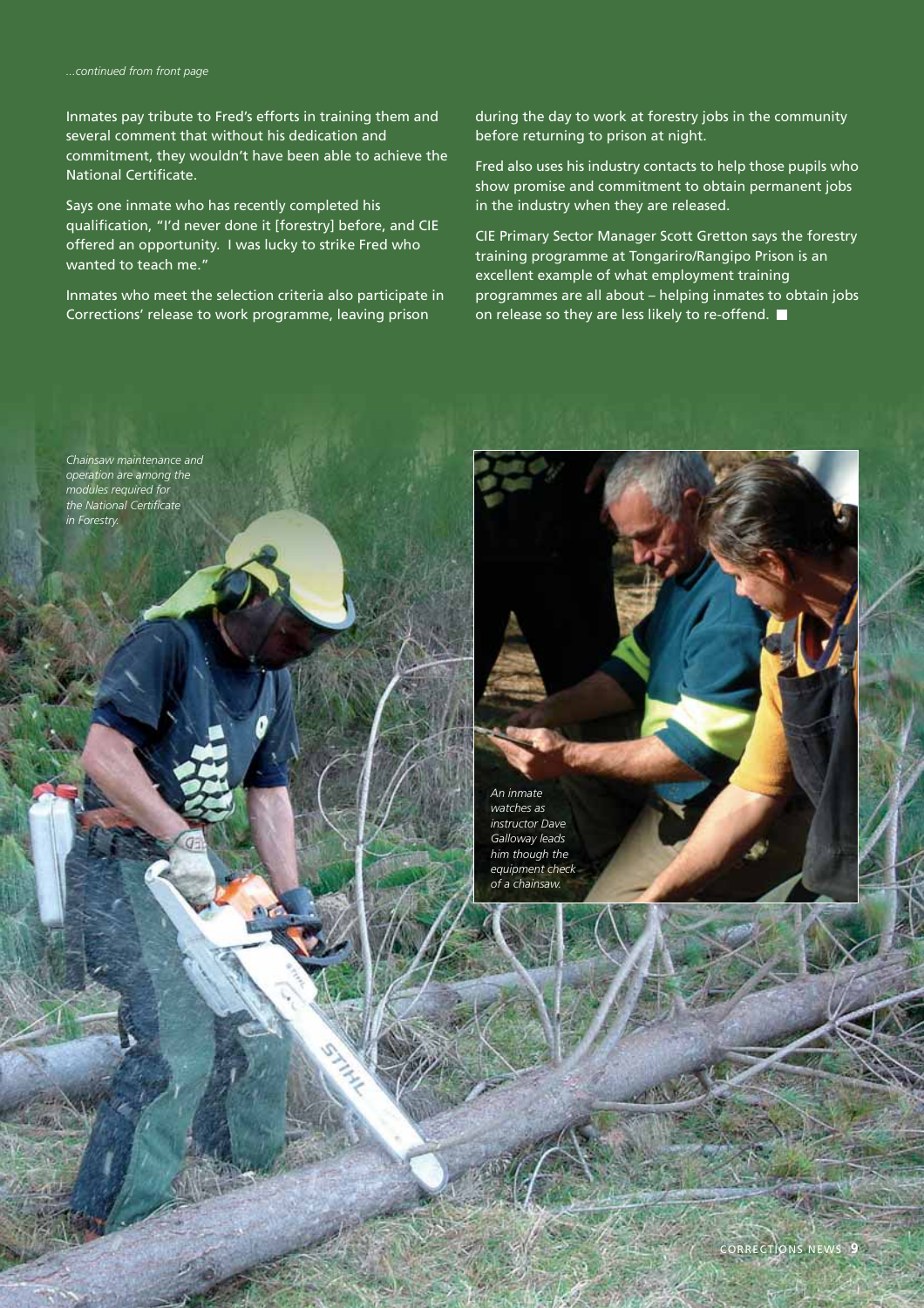## **Planning a sentence**

Whether it's 13 weeks or 13 years, all newly sentenced inmates are assigned a sentence planner who identifies and creates a tailor-made programme that aims to upskill the inmate and halt the cycle of offending.

SENTENCE planning is part of effective offender management, a long-term strategy aimed at reducing re-offending.

Chris Williams, Sentence Planner Waikeria Prison, explains the process for inmates arriving at Waikeria Prison, in the central North Island.

"After completing the receiving process, inmates are sent to the West South Unit for an induction interview and post-sentence assessment."

"The induction process explains the rules of the prison and the inmate's rights, and the post-sentencing assessment determines an inmate's custodial sentence category, which is separate from the security classification process and the foundation of a sentence plan."

According to Chris, time is the key ingredient to creating a successful sentence plan.

"The philosophy is, regardless of the sentence length, you've got to spend the time with the inmate to make sure you get a good sentence plan. That makes it easier for staff down the line to manage the offender."

An inmate who is categorised as a shortserving inmate, which is anything under 13 weeks, is 'picked up' by a sentence planner within seven days of arrival at the unit and a basic Living Needs Assessment and Reintegrative Needs Assessment are carried out.

"Because they're not there for a long time, we focus on making sure the inmate's living, spiritual, cultural and re-integrative needs are met, rather than looking at any



*Sentence planner Greg Moore runs through an assessment with an inmate.*

long-term interventions," says Chris.

Inmates serving longer sentences may wait longer before the assessment process can begin. This delay is to gather information such as pre-sentencing and psychological reports, along with judges' sentencing notes.

If an inmate's pre-sentencing report indicates a high risk of re-offending, the sentence planner conducts a Pre-disposing Criminogenic Needs Assessment (PCN). The main purpose of this assessment is to establish a timeline of events in the six months prior to the offence and the emotional, mental and financial triggers that contributed to the inmate committing the offence. "We try to get them to understand the cycle that leads to their offending," says Chris.

"Most inmates aren't used to verbally expressing themselves, so retracing steps can be painful, frustrating and time-consuming. Some interviews can take up to two days to complete."

Chris explains that the PCN also determines an inmate's criminogenic (crime causing) needs, such as whether the offender has a propensity towards violence or whether offences are sexually motivated. Finally, the assessment indicates an inmate's acknowledgement of and willingness to address their offending.

If the inmate is not motivated to address their offending behaviour then attention will be given to interventions that may improve their willingness to participate in rehabilitative programmes.

"Using the information gathered, the sentence planner creates a plan that best meets the inmate's needs and motivation. Once the plan has been written, the inmate leaves the assessment unit and is appointed a case manager who implements and manages the plan."

The sentence plan is reviewed on a sixmonthly basis. Towards the end of an inmate's sentence, the sentence plan is updated to include the reintegrative process that will prepare the inmate for release back into the community.

#### **Inmate Security Classification**

#### **Maximum security**

High risk of escape and/or public harm and/or internal risk. Intensive level of supervision. Separated from the mainstream prison population.

#### **High medium**

High risk of escape with a moderate to high risk to the public and/or internal risk. High level of supervision.

#### **Low medium**

Low level of internal risk and escape. However, may be a risk to public safety.

#### **Minimum**

Minimal risk of escape, internal risk or public safety. Low level of supervision.

#### **Inmate Category**

#### **Remand**

Remanded in custody awaiting trial or sentencing. A sentence plan will be completed for a remandee with more than seven weeks in custody.

#### **Short-serving**

Has less than 13 weeks to serve.

#### **Functional Support**

Has severe behavioural problems or disability.

#### **Motivation**

Higher risk of reconviction and reimprisonment. PCN assessment has determined a low motivation to address criminal offending behaviour and therefore inmate is not suitable for rehabilitative programmes.

#### **Intervention**

Higher risk of reconviction and reimprisonment. PCN assessment has determined a willingness to address criminal offending behaviour and is therefore suitable for rehabilitative programmes.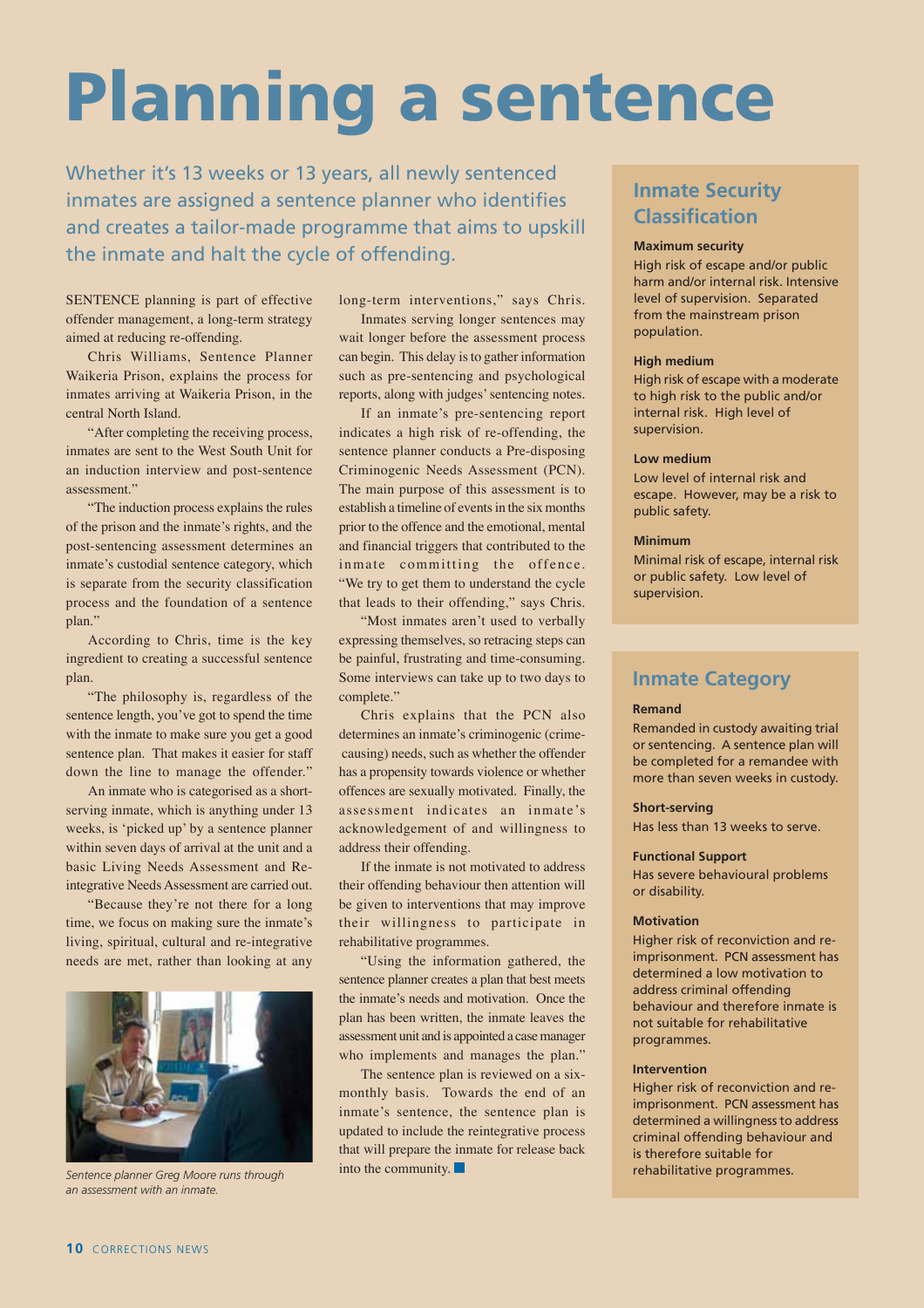## **Bikers riding high** on community worker help

WHANGAREI is on track to getting extensive world-class mountain bike terrain, thanks to a partnership between the local Community Probation Service, the Whangarei Mountainbike Club, and the Northland District Council.

The Whangarei Mountainbike Club has long promoted the development of dedicated mountain bike trails, but didn't have the necessary manpower says Community Probation Service Manager Don Robertson.

"The Council owns the forestry land around Mount Parahaka where the tracks are being developed and gave their OK in principle and agreed to pay for things like a Port-a-loo," says Don.

"The club has the knowledge, and offenders sentenced to Community Work are providing the labour," he says.

"Work started in March, and we are

looking at building up to 30km of trails." Before work started there weren't any

dedicated mountain bike tracks in Whangarei, although there were plenty of riders.

"The community workers think it is great and want to give it a go on the hills themselves. "They don't see it as boring work – they

are actually contributing something." Community Work is a sentence which

requires offenders to do unpaid work in the community, as compensation for their offences.

Community workers provide around 400,000 hours of labour to Northland not-forprofit community groups each year, says Don.

Club vice-president Rob Cave says the landscape is suitable for building tracks of all levels.

"At the moment the tracks are virgin and need lots of work. We are doing learner and

*Whangarei college student Kirsty McKenzie tears down the new mountainbike terrain on Mount Parahaka, Whangarei, during the recent Northland Secondary Schools Teams Championships.*

intermediate areas to try and get families involved."

More advanced sections will be added later.

The club has big plans for the Mount Parahaka tracks – the design is based on those in Rotorua, the venue of the 2006 International Mountainbike Championships.

Rob hopes the Mount Parahaka area will be able to host national if not international events once the work has been completed.

"Projects like this are good for the wider community, in the long run, not just mountain bikers."

## **Marking time 21st century style**

COMMUNITY Probation Service (CPS) staff have abandoned their Excel spreadsheets and moved into the twenty-first century with a new activity recording system that makes completing their timesheets a breeze.

John O'Reilly, Information Technology Team Leader for CPS, says better quality information is a major benefit of the new system.

"The information we get through the new system is likely to be better considered and more accurate than in the past. The better the

information, the more robust our forecasting and reporting will be."

For the last eight years or so CPS staff have used Excel spreadsheets to document their activities, such as completing presentencing reports, and how long those activities took. But from July this year, staff have been using the activity recording module on the Department's intranet-based employee and manager self-service system, which combines the flexibility of the old system with modern technology, comprehensive

reporting and significantly less data entry.

Ann White, a CPS administration officer based in Napier, was responsible for testing the system before it was rolled out to staff. While admitting she might be a little biased, Ann says the new system is brilliant and a lot easier to use.

"I'm spending much less of my time inputting data and more time monitoring the quality of information staff are entering into the system."